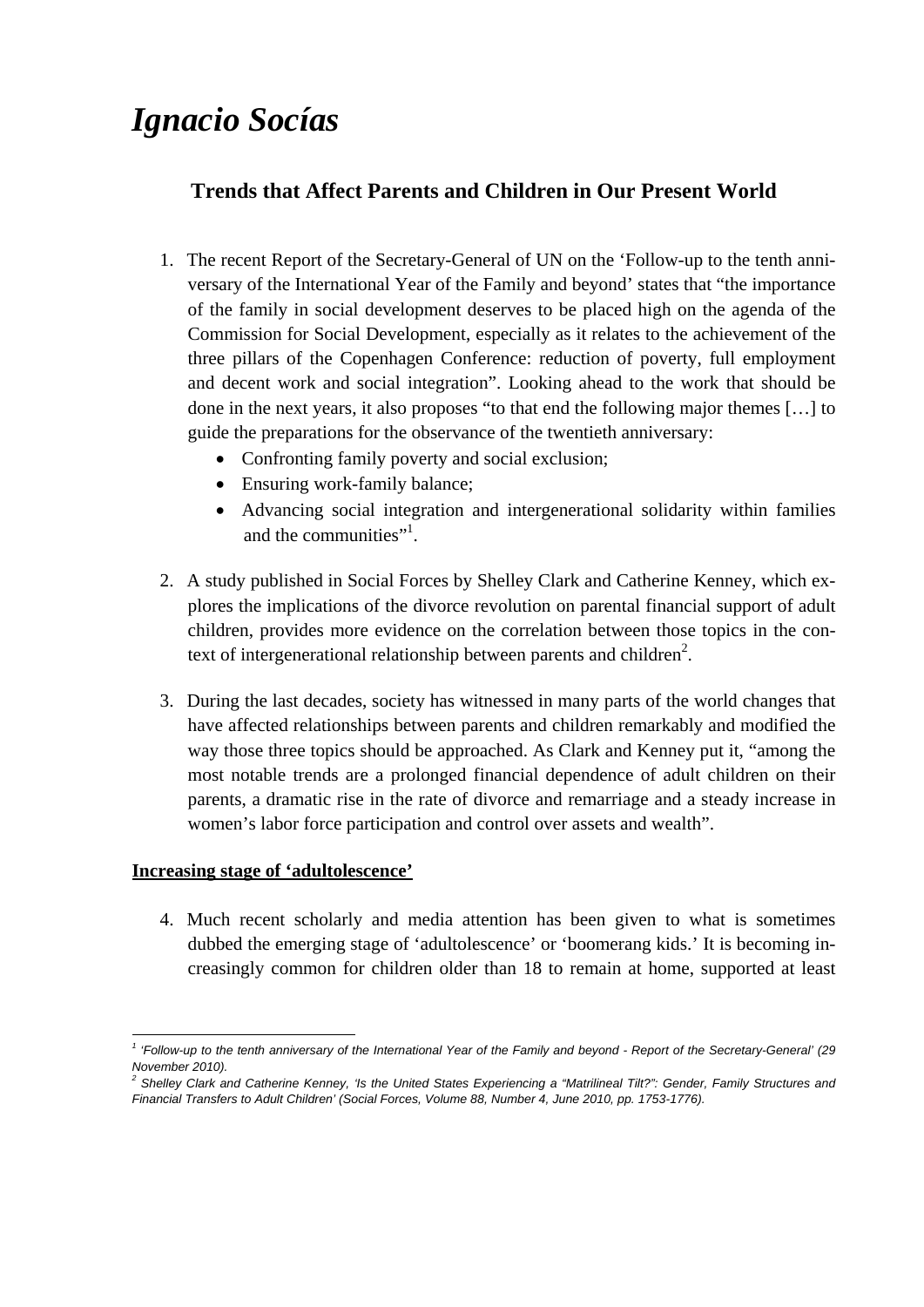partially by their parents, particularly while they are completing schooling<sup>3</sup>. In fact, never have so many members of younger generations been so dependent on their parents and grandparents for so long. In the US, for example, "41 percent of so-called 'sandwich generation' parents continue to provide at least some financial support to their young adult children", according to the 2010 Families & Money Survey<sup>4</sup>. The survey polled adults who have at least one child between the ages of 23-28, as well as at least one living parent. In Europe, a study sponsored by Eurostat found that in 2008, about 51 million young adults (45.6%), i.e. 33 million persons aged 18-24 and 17.5 million people aged 25-34, lived in the same dwelling as their parent(s) for some reason. Countries can be grouped into clusters, with, on the one hand, the northern Members States, where young adults tend to leave the parental home earlier, and on the other hand, a group of countries composed of most southern countries, as well as some new Member States, where young adults tend to stay longer with their parent(s)<sup>5</sup>."

5. Beyond the economic realities, there are some complicated psychological bonds that keep able-bodied college graduates on their parents' payroll. Unlike the 'Woodstock generation', this generation aren't building their adult identity in reaction to their parents' way of life. Just as in the 1960s young men and women crowed about not trusting anyone over 30, these days they can't live without "the same hyper involved parents who got minivan fatigue from ferrying their kids to extracurricular activities and turned college admission into a competitive sport", as psychiatrist Alvin Rosenfeld says<sup>6</sup>. "They've convinced themselves they know how to lead a good life, and they want to get that for their kids, no matter what". And, by the time those children reach their 20s, says market researcher Neil Howe, "their desires for the future are often indistinguishable from the desires of their parents. The 'Me Generation' has simply turned into the 'Mini-Me Generation'<sup>7</sup>."

#### **Increasing rates of divorce and remarriage**

6. In the US, three out of four divorced people legally remarry, and they usually do so less than four years after divorce. Consequently, almost one-half of the marriages include a remarriage for at least one of the spouses. It will most likely be a second marriage, but it could also be a third, fourth, or more. And one important change in remarriage rates between the 80s and the 90s has been observed —a decrease in rates of legal marriage and a concomitant increase in rates of cohabitation. Further, most remar-

<sup>1</sup> *3 Fussell and Furstenberg, 'On the Frontier of Adulthood: Theory, Research, and Public Policy (University of Chicago Press, 2005).*

<sup>&</sup>lt;sup>4</sup> Lieberman Research Worldwide, 'The 2010 Families & Money survey' (Charles Schwab & Co., Inc., February 2010).<br><sup>5</sup> Marte Characzawiaz, Reseal Wolff, iBanulation and assist sanditional (Eurostat, Statistics in Eague, 50/

<sup>&</sup>lt;sup>5</sup> Marta Choroszewicz, Pascal Wolff, 'Population and social conditions' (Eurostat, Statistics in Focus, 50/2010).

<sup>&</sup>lt;sup>6</sup> Alvin Rosenfeld, 'The Over-Scheduled Child: Avoiding the Hyper-Parenting Trap'.

*Neil Howe et al., 'Millennials Rising: The Next Great Generation' (Vintage, 2000).*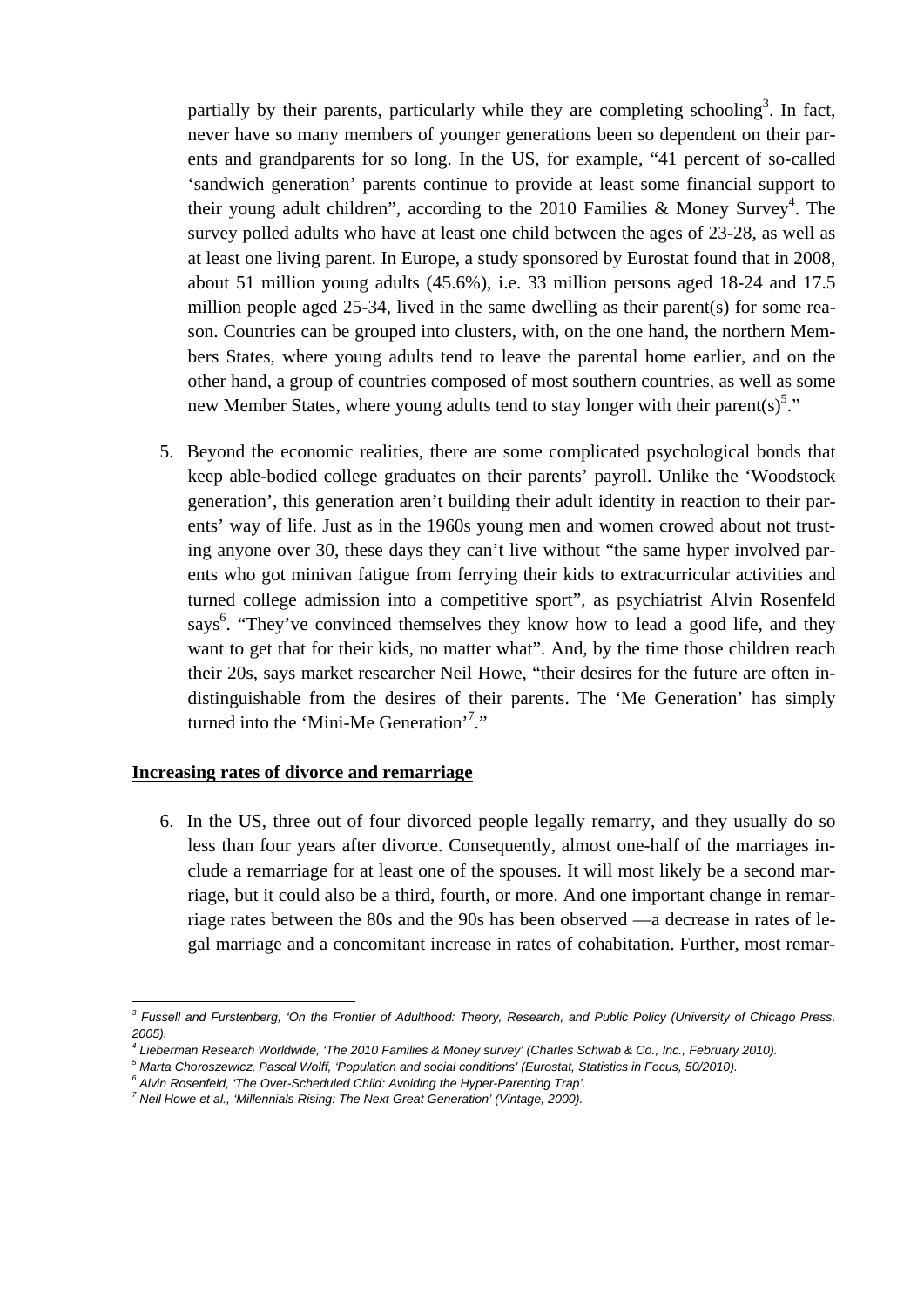rying couples cohabit prior to legal marriage, and the length of cohabitation ranges from a few days to many years.

- 7. Internationally, research focuses on rates of remarriage after divorce. In general, reports from Western countries show remarriage trends that are similar to the US. However, in some Asian countries divorced and remarried families experience more stigma than in Western cultures, making it difficult to collect accurate statistics on step families, who can present themselves as a first-married, nuclear family in many situations. In Nigeria, where marital unions are relatively stable, and fertility is high, men and women remarry very quickly and at high rates after death or divorce. The traditional Muslim Hausa society of northern Nigeria has one of the highest rates of divorce and remarriage in the world. Apparently this is due to wives' fleeing oppressive family situations within a society that expects them to be married. Reports from the Dominican Republic explain that marriage and remarriage rates have decreased in the 1990s for economic reasons; women are choosing single parenting over marriage to men who are increasingly finding themselves unemployed due to a worsening job market. In much of the world, very little is known about divorce and remarriage patterns or about any other types of marital transitions $8$ .
- 8. Consequently, many of the biological parents of today's children are no longer married to each other and have acquired new spouses. The introduction of step parents, who may or may not have previous biological children of their own, undoubtedly complicates intergenerational dialogue between parents and children. Who gets what assistance and who makes these decisions can be a touchy issue, especially when norms about stepparent and stepchild relationships are not clearly defined $\degree$ . Step parents often put immense pressure on themselves to love and get on well with their new partner's children. But in reality, it may be impossible to ever love a step child as if it were your own. This can leave many new step parents feeling guilty and inadequate. Accepting the reality of the relationship can help both you and the children to allow time for feelings to develop.
- 9. Research also suggests that step mothers tend to have a more difficult time in their role than step fathers. And for 'step mums' who don't already have kids of their own, the new responsibilities can feel overwhelming, while many step fathers take on a lot of responsibility —emotionally, practically and financially— but may feel they have no power and aren't appreciated. And if they have children of their own, they may spend less time with them than with their step children, which can lead to feelings of guilt

<sup>1</sup> <sup>8</sup> Cfr. Remarriage - Factors Affecting Likelihood of Remarriage after Divorce or Death of Spouse, Marital Relationships, Remar*riage In Later Life ('The Marriage and Family Encyclopedia').* 

<sup>&</sup>lt;sup>9</sup> Cherlin, A. J and Furstenberg, F. F., Jr., 'Step families in the United States: A reconsideration' (Annual Review of Sociology, *20, 359-381, 1994).*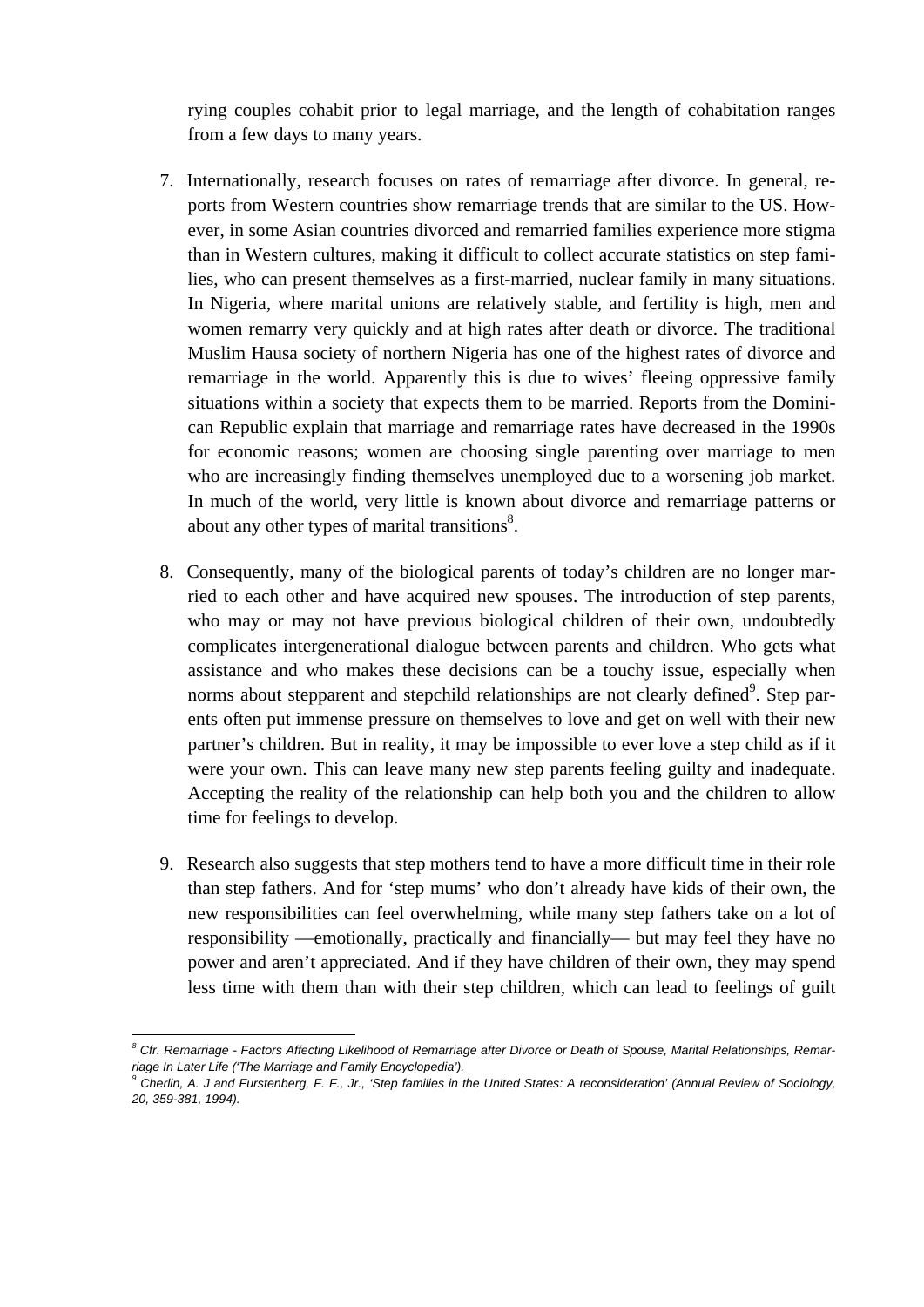and resentment, while divorced mothers enjoy far greater contact with, and support from, their adult biological children than do divorced fathers<sup>10</sup>.

- 10. The bulk of the literature focuses on the impact of divorce and remarriage on upward transfers of emotional support, social contact and care from children to their parents. Both the reciprocity and the solidarity perspective would predict that divorce and remarriage would weaken upward transfers, particularly to fathers. Specifically, if the divorce occurred before the child left the home, there will be reduced contact with, and support from, non-custodial parents (primarily fathers) resulting in a diminished sense of obligation (reciprocity) as well as reduced closeness (solidarity).
- 11. When using marital satisfaction and fairness toward the respondent as indicators, we find that at low levels of marital quality, there is indeed a smaller increase in depressive symptoms after divorce than at higher levels of quality. Even in poor marriages, however, the effect on depressive symptoms is positive, showing that people do not improve their well-being after divorce. Kalmijn finds that remarriage further weakens ties between parents and their adult children, with this effect being stronger for fathers than mothers. He interprets these findings through the lens of intergenerational solidarity and argues that women in their role as "kin keepers" are primarily responsible for maintaining family ties $^{11}$ .
- 12. Divorce tends to reduce household wealth, especially for women, while remarriage increases it. Research shows that a person who marries —and stays married— accumulates nearly twice as much personal wealth as a person who is single or divorced. And for those who divorce, it's a bit more expensive than giving up half of everything they own. They lose, on average, three-fourths of their personal net worth $12$ .
- 13. Clark and Kenney suggest that men's behaviors are consistent with a 'mating strategy,' while women are more likely to follow a 'parental investment strategy'<sup>13</sup>. While step fathers may to some extent compete for mothers' attention and resources, step fathers appear to augment the amount of money mothers give to their biological children. Much less is known about step mothers' willingness to support the biological children of their husbands. It appears, however, that women's dominant parental investment strategy provides relatively little motivation for investing in stepchildren either at young or at older ages<sup>14</sup>.

1

*<sup>10</sup> Judith P. M. Soons and Matthijs Kalmijn, 'Is Marriage More Than Cohabitation? Well-Being Differences in 30 European Countries' (Journal of Marriage and Family 71, December 2009, 1141 – 1157).* 

*<sup>11</sup> Kalmijn, M. and C. Monden, 'Are the effects of divorce on well-being dependent on marital quality?' (Journal of Marriage and Family 68, 1197-1213, 2006).* 

<sup>&</sup>lt;sup>12</sup> Jay L. Zagorsky, 'Marriage and divorce's impact on wealth' (Journal of Sociology, vol. 41 no. 4, 406-424, 2005).<br><sup>13</sup> Shellev Clark and Catherine Kenney, op. cit..

*<sup>14</sup> Hofferth, S. & K. Anderson, 'Biological and Stepfather Investment in Children.' (Annual meetings of the American Sociological Association, August 2001).*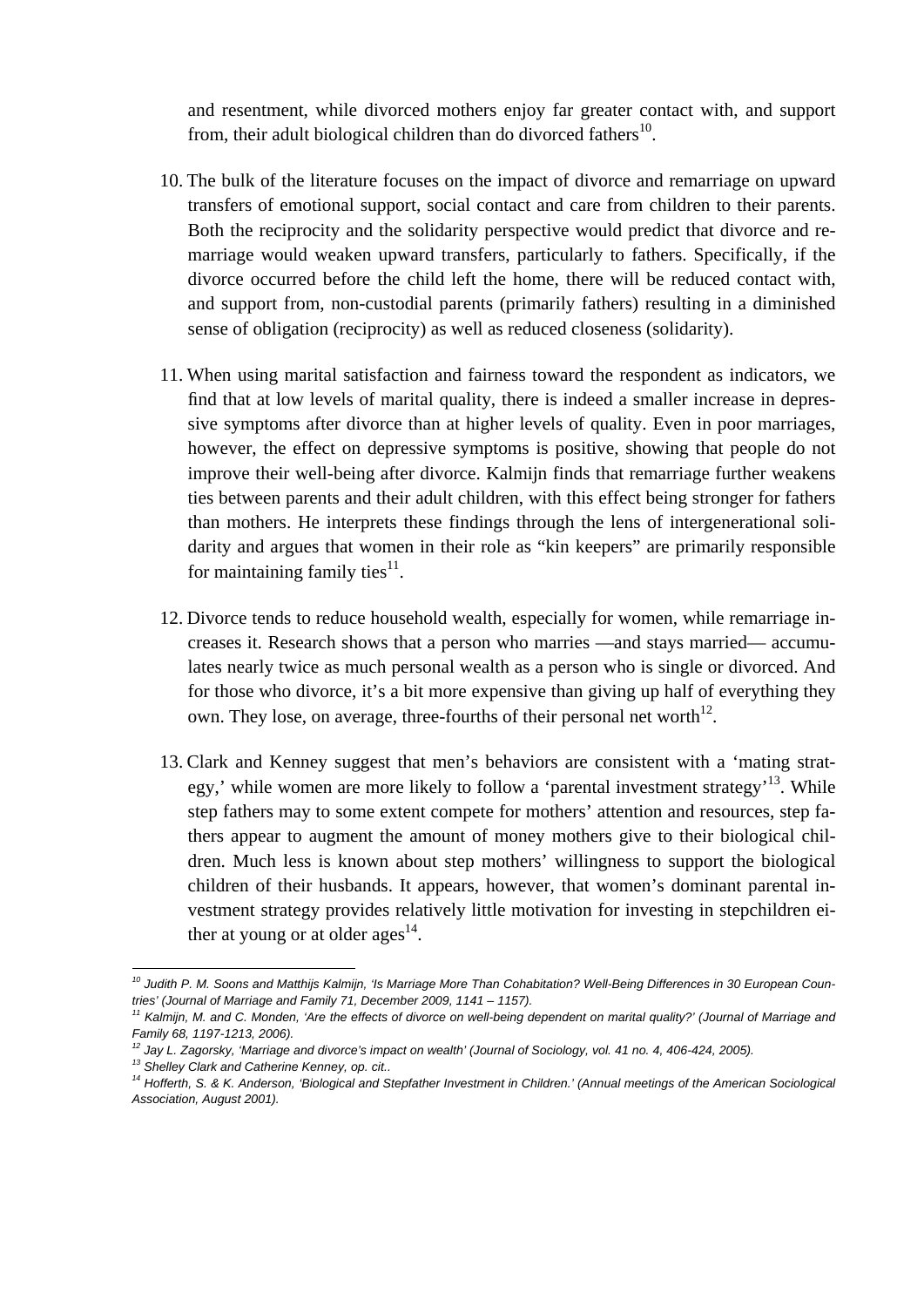14. Considerable research finds that mothers' stronger ties to their biological children facilitate far greater upward transmissions of emotional support and contact with mothers than with fathers<sup>15</sup>. Building on these studies, we find that women may not only influence upward transfers, but also direct downward cash flows, which provides more evidence that as marriage breaks down, we are seeing what sociologist Frank Furstenberg has called a "matrilineal tilt<sup>16"</sup>. That is, as Bradford Wilcox puts it, "children who experience divorce or single parenthood typically end up relying much more on mom than dad. In this case, the adult children of divorce generally can depend more on mom than dad when they need a financial helping hand<sup>17</sup>."

#### **Increasing participation of women in labor force**

- 15. This topic leads us to considering work-family reconciliation, as it has considerable implications in demography, equality and well-being issues. Chinchilla et al. point out that "initial research in this field focused on analyzing the role of work-family conflict. Today's researchers are focusing on work-family enrichment. Researchers who study conflict argue that having a lot of responsibilities in several different life areas (such as family, work, sports, and politics) can lead to negative behavior and foster stress and anxiety. Research findings tell us that there are several healthy work-related benefits for the employee who is playing an active role at work and in the family. Being an active parent as well as a productive worker facilitates the development of competencies and pleasurable experiences. Evidence suggests that the benefits of being involved in family responsibilities and activities can be gratifying and increase self-esteem, which might in turn strengthen the person's performance and commitment to their job. Therefore, involvement in more than one role at the same time —e.g., family and work— creates positive experiences that carry over from one sphere to another. Organizations should encourage employees to engage in family activities, because they will be energized and more productive<sup>18</sup>."
- 16. But multi-tasking is not always easy and sometimes even detrimental. From the experience in Sweden, Himmestrand warns that "we know today from attachment psychology and neurobiology that early separation of infants from parents can, in some children, create chronically low thresholds for stress. This can lower the threshold for anxiety for the rest of the child's life. Early separation would be expected to lead to a less resilient future generation. Medical technology today can actually measure stress

<sup>1</sup> *15 Kalmijn, M., 'Gender Differences in the Effects of Divorce, Widowhood, and Remarriage on Intergenerational Support: Does*  Marriage Protect Fathers?' (Social Forces 85, 1079-1104, March 2007).<br><sup>16</sup> Frank F. Furstenberg Jr., "On a New Schedule: Transitions to Adulthood and Family Change" (Transition to Adulthood Vol-

*ume 20 Number 1 Spring 2010).* 

<sup>&</sup>lt;sup>18</sup> Chinchilla et al., 'Balancing Work-family: no matter where you are' (HRD Press, Massachusetts 2010).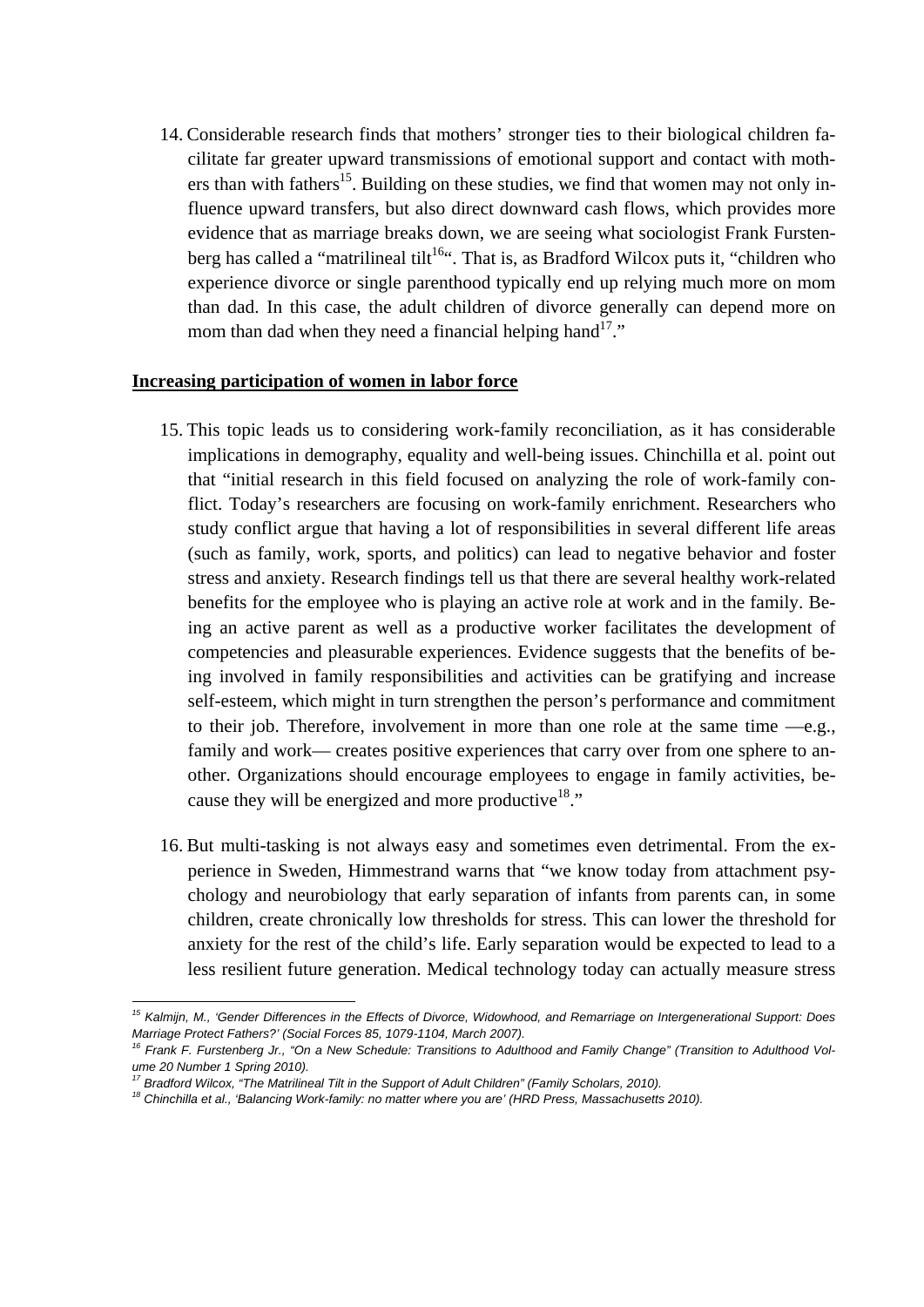levels in the saliva easily and clearly, making stress research easy to perform, also in small children. We also know today that early exposure to large groups of peers leads to peer orientation, which has detrimental results on psychological maturation, learning, and the transference of culture between generations<sup>19</sup>." From Canada, Neufeld has explored in detail the causal connections in these phenomena, showing that peer orientation is the root of bullying, teen age gangs, promiscuity and the flat-lining of culture which are all visible to various extent in most western countries<sup>20</sup>.

- 17. Fogli and Veldkamp propose to overcome it with a model of 'learning and belief'. The labor force participation of mothers with young children, suggest the economists, is strongly influenced by mothers' beliefs about the effects of that participation on their children, which are shaped by observing the children of their peers in the labor force. This interaction of action and belief —each informing the other— underlies an economic model that helps explain much about the trends in work patterns and attitudes of women. They contend that after women learn through observation about the impact on children of mothers taking jobs, they modify prior beliefs and use the new ones to guide their decisions about whether to take jobs. As more women join the labor force, more information about child outcomes becomes available, exerting a stronger influence on other mothers, and accelerating participation trends.
- 18. Added to this mix is women's increasing control over individual and household resources, through both their increased participation in the labor force and their rising levels of wealth. Parental investment is generally defined as a contribution toward a particular offspring's survival that entails some cost to the parent, in terms of resources, time, energy and the parent's ability to make investments in other offspring. This principle is consistent with men's supposed reluctance to "raise other men's children" and related insecurities about the paternity of the children they are raising $^{21}$ .

#### **Conclusions: Increasing research?**

19. Richter et al. have pointed out that today "fathering is as much a sociocultural as a biological construct, and most children experience more than one type of a very wide range of fathering relationships. The continuum encompasses co-residential biological fathers who are present for the entire period of childhood at one end, as well as concerned teachers and other mentors who may take a keen interest in children and encourage them over long periods of their lives, on the other. For this reason, the term social fatherhood has emerged to describe the many ways in which children can be connected to men who take responsibility for a child's wellbeing." Therefore, "this

<sup>&</sup>lt;sup>19</sup> Jonas Himmelstrand. 'Shared Responsibility Family & Society - The Question of Choice' (2011).

<sup>&</sup>lt;sup>20</sup> Gordon Neufeld, 'Hold On to Your Kids: Why Parents Need to Matter More Than Peers' (Ballantine Books, 2006).

*<sup>21</sup> Wilson, M., and Daly, M., 'Risk of maltreatment of children living with step parents' (Lancaster, Hawthorne, NY, 1987).*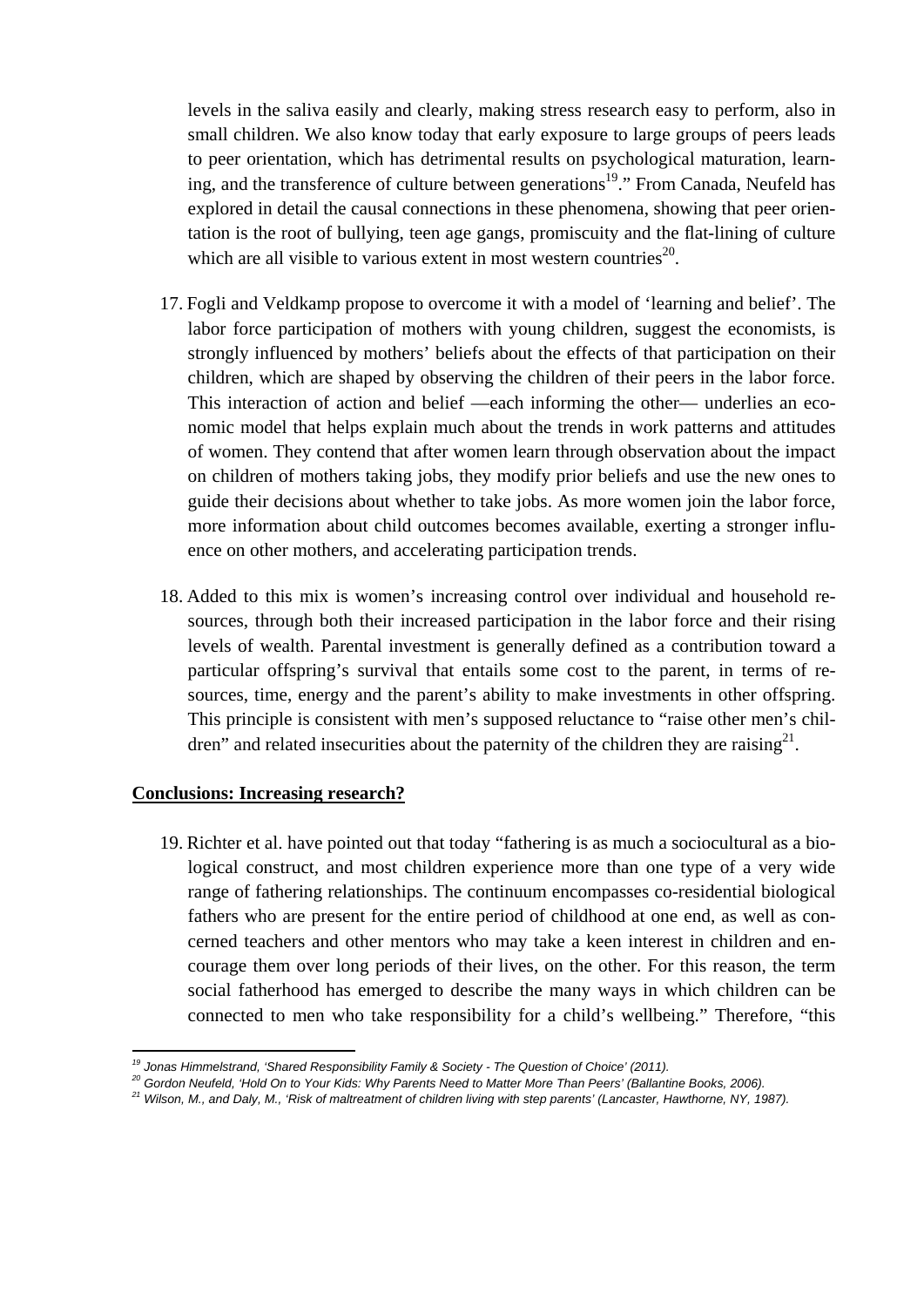state of affairs requires a fairly dramatic readjustment of our perception of fatherhood and how fathers may be involved in the lives of children. The increasing diversity of fatherhood, and the fact that fatherhood is frequently evaluated against a 'maternal template' (that is what mothers usually do for children), complicate research on the effects of fatherhood on children's development. What is clear, however, is that fathers can have both direct and indirect or mediated effects on children<sup>22</sup>." There is no doubt that we need more research to be done in order to help children by helping parents to fulfil their role in whatever circumstances they have to face.

- 20. One of the elements that should be taken into account is that, if the primary job of a parent is to prepare their children for how things really work, they should teach them that in the real world you don't always get what you want. If parenting is about transmitting the knowledge and skills necessary to become independent adults, selfsufficient and upstanding members of society, parents should set limits to the behaviour of their children. Too many young adults today have unrealistic expectations when they initially go out on their own, primarily because their parents failed to do so. Many feel they are entitled to immediately live a middle-class life style or better, because that's what they're used to, and because they haven't learned that there is a difference between helping and enabling. As a result, they can easily get frustrated or demotivated or unmotivated when they realize that is not the case. As Taylor Gatto puts it, "our official assumptions about the nature of modern childhood are dead wrong. Children allowed to take responsibility and given a serious part in the larger world are always superior to those merely permitted to play and be passive. At the age of twelve, Admiral Farragut got his first command. I was in fifth grade when I learned of this. Had Farragut gone to my school he would have been in seventh. You might remember that as a rough index of how far our maturity has been retarded<sup>23</sup>."
- 21. How intergenerational exchange is affected by the distribution of resources in the larger society also requires more investigation, in order to make transition into adulthood a more comprehensive path. "Moving out of the natal household has become precarious for those with limited means. Unlike the not-so-distant past, when marriage provided an easy (though not always a successful) route out, fewer young adults today are willing to commit to a permanent union, in part because they lack the resources and the mindset to settle down and in part because they lack confidence that marriage provides the security that it once did. These conditions help to explain why parenthood now often precedes marriage for many young adults growing up in disadvantaged households. By contrast, for youth from advantaged families who are able to complete college, the extended period of growing up brings few costs and many benefits. The longer educational process provides greater opportunities for self-exploration, includ-

<sup>&</sup>lt;sup>22</sup> Men in Families and Family Policy in a Changing World. Division for Social Policy and Development – DESA (United Nations). <sup>23</sup> John Taylor Gatto, 'Underground History of American Education' (The Oxford Village Press & The Odysseus Group, 2003).